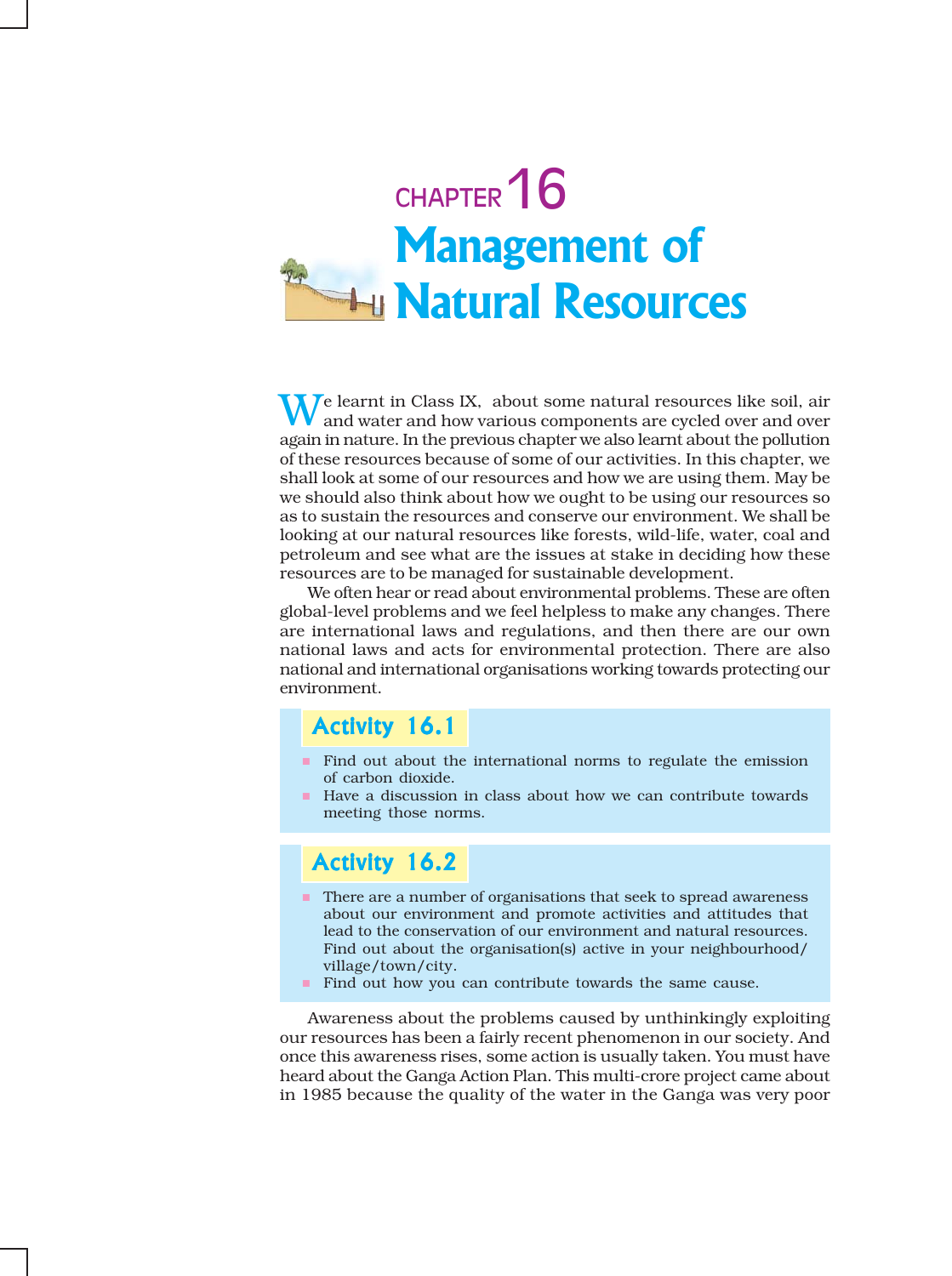(see Fig. 16.1). Coliform is a group of bacteria, found in human intestines, whose presence in water indicates contamination by disease-causing microorganisms.



*Figure 16.1 Total coliform count levels in the Ganga (1993-1994)*

Source: Anon 1996, Water Quality – Status and Statistics (1993 & 1994), Central Pollution Control Board, Delhi, p.11.

# **Pollution of the Ganga**

The Ganga runs its course of over 2500 km from Gangotri in the Himalayas to Ganga Sagar in the Bay of Bengal. It is being turned into a drain by more than a hundred towns and cities in Uttar Pradesh, Bihar and West Bengal that pour their garbage and excreta into it. Largely untreated sewage is dumped into the Ganges every day. In addition, think of the pollution caused by other human activities like bathing, washing of clothes and immersion of ashes or unburnt corpses. And then, industries contribute chemical effluents to the Ganga's pollution load and the toxicity kills fish in large sections of the river.

As you can see, there are some measurable factors which are used to quantify pollution or the quality of the water that we use for various activities. Some of the pollutants are harmful even when present in very small quantities and we require sophisticated equipment to measure them. But as we learnt in Chapter 2, the pH of water is something that can easily be checked using universal indicator.

Do You Know?

now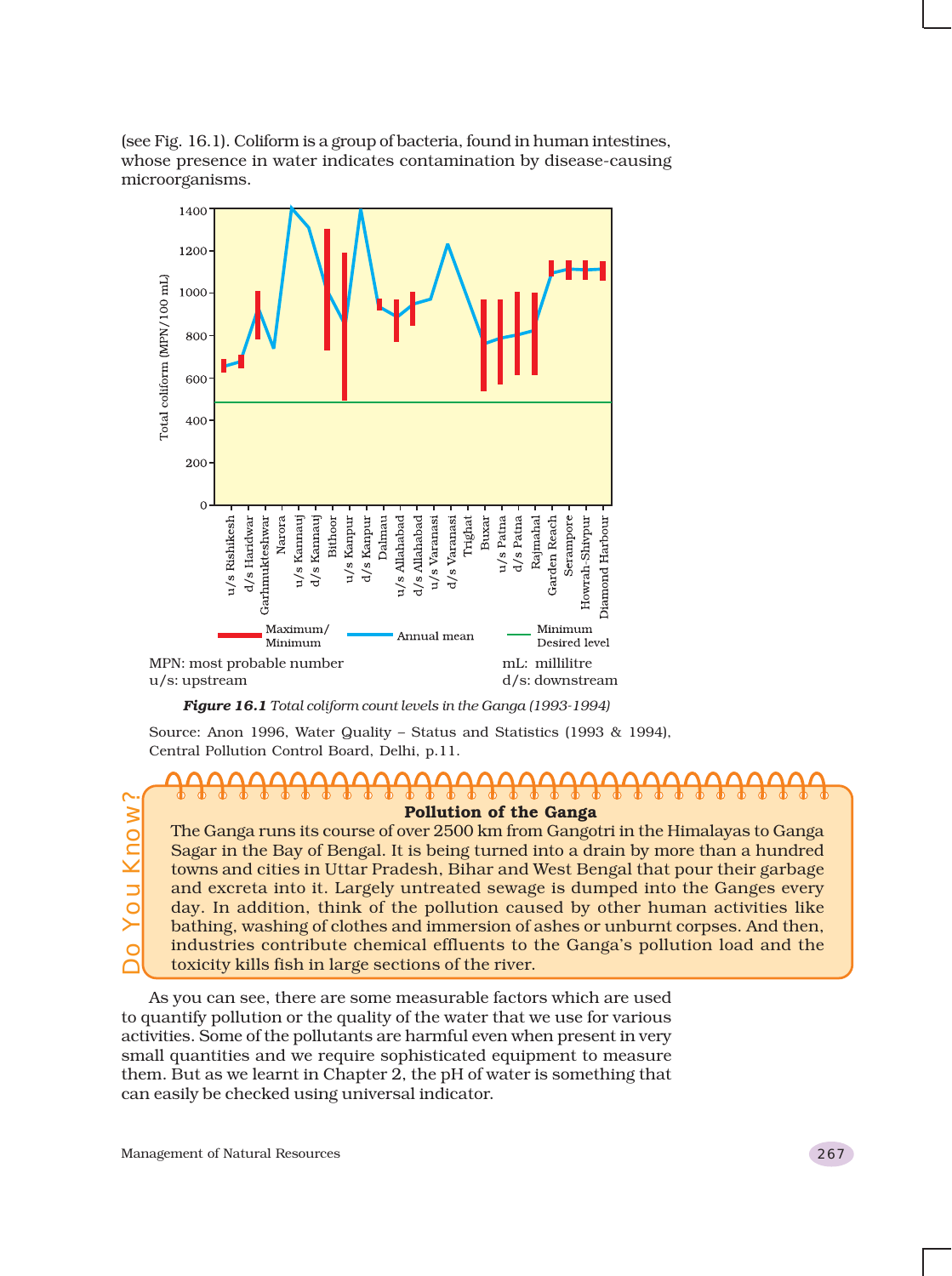### Activity 16.3

- Check the pH of the water supplied to your house using universal indicator or litmus paper.
- Also check the pH of the water in the local water body (pond, river, lake, stream).
- Can you say whether the water is polluted or not on the basis of your observations?

But we need not feel powerless or overwhelmed by the scale of the problems because there are many things we can do to make a difference. You must have come across the three R's to save the environment: Reduce, Recycle and Reuse. What do they refer to?

- **Reduce**: This means that you use less. You save electricity by switching off unnecessary lights and fans. You save water by repairing leaky taps. You do not waste food. Can you think of other things that you can reduce the usage of ?
- **Recycle**: This means that you collect plastic, paper, glass and metal items and recycle these materials to make required things instead of synthesising or extracting fresh plastic, paper, glass or metal. In order to recycle, we first need to segregate our wastes so that the material that can be recycled is not dumped along with other wastes. Does your village/town/city have a mechanism in place for recycling these materials?
- **Reuse**: This is actually even better than recycling because the process of recycling uses some energy. In the 'reuse' strategy, you simply use things again and again. Instead of throwing away used envelopes, you can reverse it and use it again. The plastic bottles in which you buy various food-items like jam or pickle can be used for storing things in the kitchen. What other items can we reuse?

But even while making everyday choices, we can make environmentfriendly decisions. For doing this, we need to know more about how our choices affect the environment, these effects may be immediate or longterm or long-ranging. The concept of sustainable development encourages forms of growth that meet current basic human needs, while preserving the resources for the needs of future generations. Economic development is linked to environmental conservation. Thus sustainable development implies a change in all aspects of life. It depends upon the willingness of the people to change their perceptions of the socio-economic and environmental conditions around them, and the readiness of each individual to alter their present use of natural resources.

### Activity 16.4

- Have you ever visited a town or village after a few years of absence? If so, have you noticed new roads and houses that have come up since you were there last? Where do you think the materials for making these roads and buildings have come from?
- **Try and make a list of the materials and their probable sources.**
- Discuss the list you have prepared with your classmates. Can you think of ways in which the use of these materials be reduced?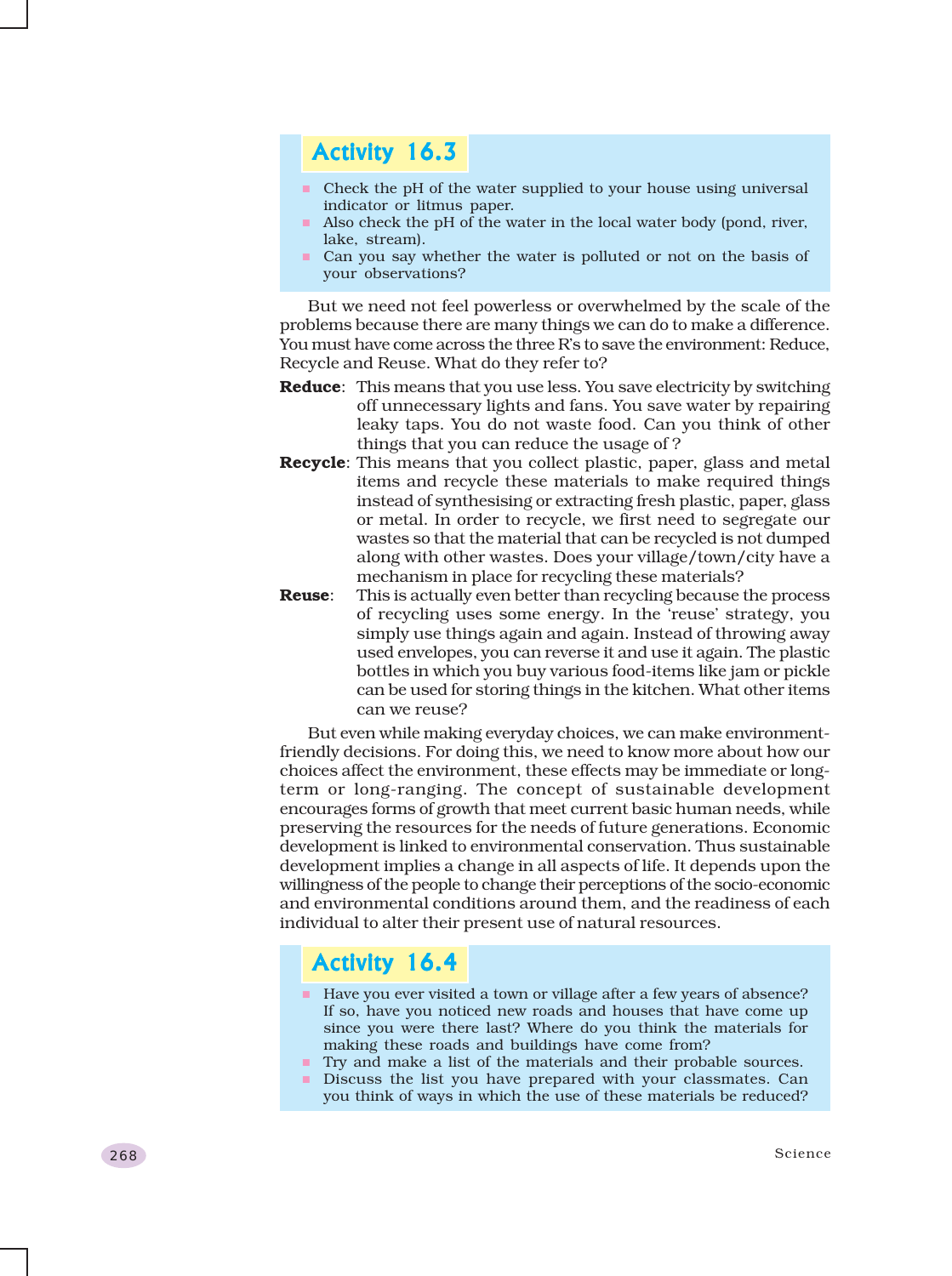#### 16.1 WHY DO WE NEED TO MANAGE OUR RESOURCES?

Not just roads and buildings, but all the things we use or consume – food, clothes, books, toys, furniture, tools and vehicles – are obtained from resources on this earth. The only thing we get from outside is energy which we receive from the Sun. Even this energy is processed by living organisms and various physical and chemical processes on the earth before we make use of it.

Why do we need to use our resources carefully? Because these are not unlimited and with the human population increasing at a tremendous rate due to improvement in health-care, the demand for all resources is increasing at an exponential rate. The management of natural resources requires a long-term perspective so that these will last for the generations to come and will not merely be exploited to the hilt for short term gains. This management should also ensure equitable distribution of resources so that all, and not just a handful of rich and powerful people, benefit from the development of these resources.

Another factor to be considered while we exploit these natural resources is the damage we cause to the environment while these resources are either extracted or used. For example, mining causes pollution because of the large amount of slag which is discarded for every tonne of metal extracted. Hence, sustainable natural resource management demands that we plan for the safe disposal of these wastes too.

#### QUESTIONS QUESTIONS ? 1. What changes can you make in your habits to become more environmentfriendly? 2. What would be the advantages of exploiting resources with short-term aims? 3. How would these advantages differ from the advantages of using a longterm perspective in managing our resources? 4. Why do you think there should be equitable distribution of resources? What forces would be working against an equitable distribution of our resources?

#### 16.2 FORESTS AND WILD LIFE

Forests are 'biodiversity hot spots'. One measure of the biodiversity of an area is the number of species found there. However, the range of different life forms (bacteria, fungi, ferns, flowering plants, nematodes, insects, birds, reptiles and so on) is also important. One of the main aims of conservation is to try and preserve the biodiversity we have inherited. Experiments and field studies suggest that a loss of diversity may lead to a loss of ecological stability.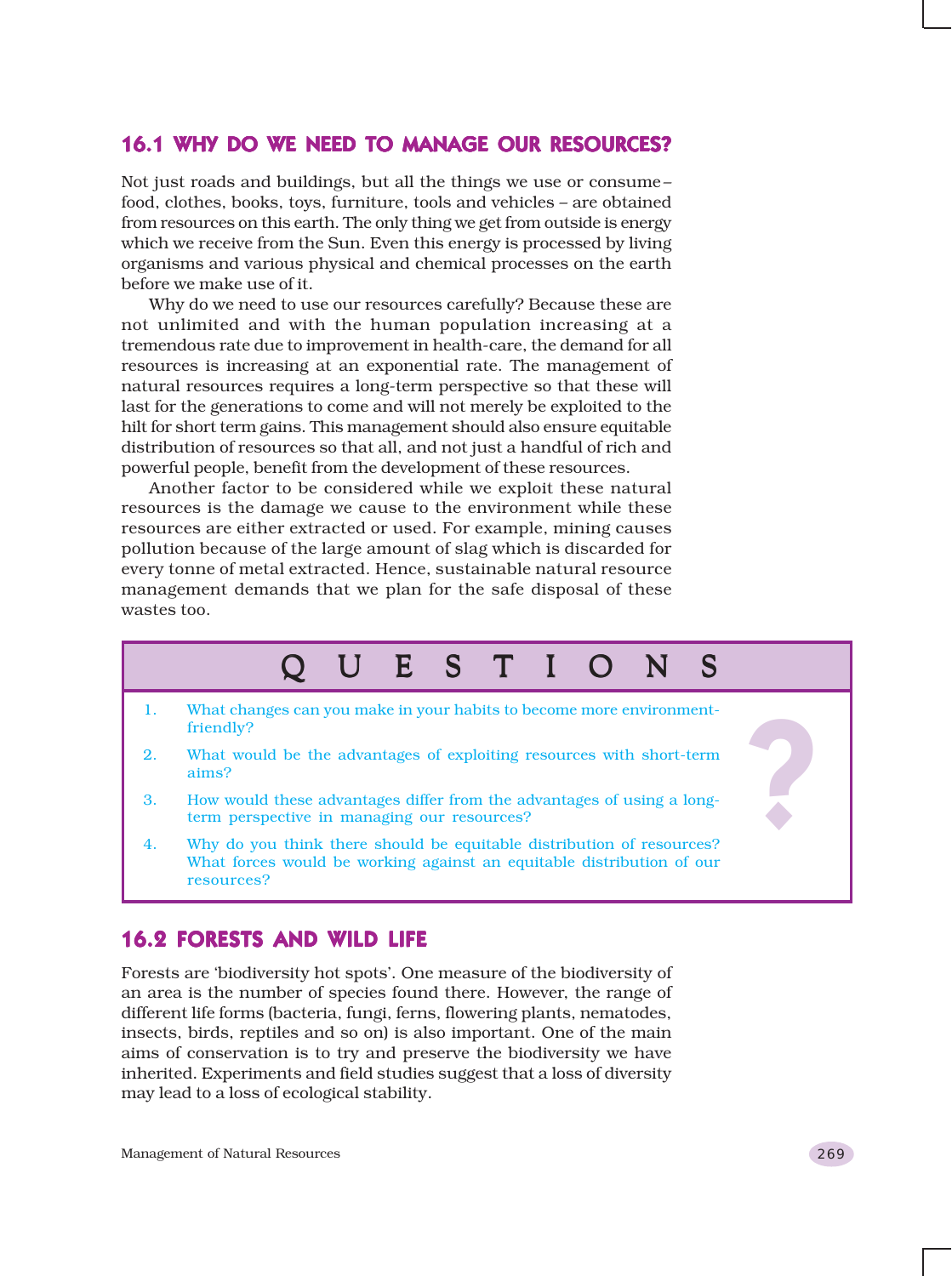#### 16.2.1 Stakeholders

### Activity 16.5

- Make a list of forest produce that you use.
- What do you think a person living near a forest would use?
- What do you think a person living in a forest would use?
- Discuss with your classmates how these needs differ or do not differ and the reasons for the same.

We all use various forest produce. But our dependency on forest resources varies. Some of us have access to alternatives, some do not. When we consider the conservation of forests, we need to look at the stakeholders who are –

- (i) the people who live in or around forests are dependent on forest produce for various aspects of their life (see Fig. 16.2).
- (ii) the Forest Department of the Government which owns the land and controls the resources from forests.
- (iii) the industrialists from those who use 'tendu' leaves to make *bidi*s to the ones with paper mills – who use various forest produce, but are not dependent on the forests in any one area.
- (iv) the wild life and nature enthusiasts who want to conserve nature in its pristine form.



*Figure 16.2 A view of a forest life*

Let us take a look at what each of these groups needs/gets out of the forests. The local people need large quantities of firewood, small timber and thatch. Bamboo is used to make slats for huts, and baskets for collecting and storing food materials. Implements for agriculture, fishing and hunting are largely made of wood, also forests are sites for fishing and hunting. In addition to people gathering fruits, nuts and medicines from the forests, their cattle also graze in forest areas or feed on other fodder which is collected from forests.

Do you think such use of forest resources would lead to the exhaustion of these resources? Do not forget that before the British came and took over most of our forest areas, people had been living in these forests for centuries. They had developed practices to ensure that the resources were used in a sustainable manner. After the British took control of the forests (which they exploited ruthlessly for their own purposes), these people were forced to depend on much smaller areas and forest resources started becoming over-exploited to some extent. The Forest Department in independent India took over from the British but local knowledge and local needs continued to be ignored in the management practices. Thus vast tracts of forests have been converted to monocultures of pine, teak or eucalyptus. In order to plant these trees, huge areas are first cleared of all vegetation. This destroys a large amount of biodiversity in the area. Not only this, the varied needs of the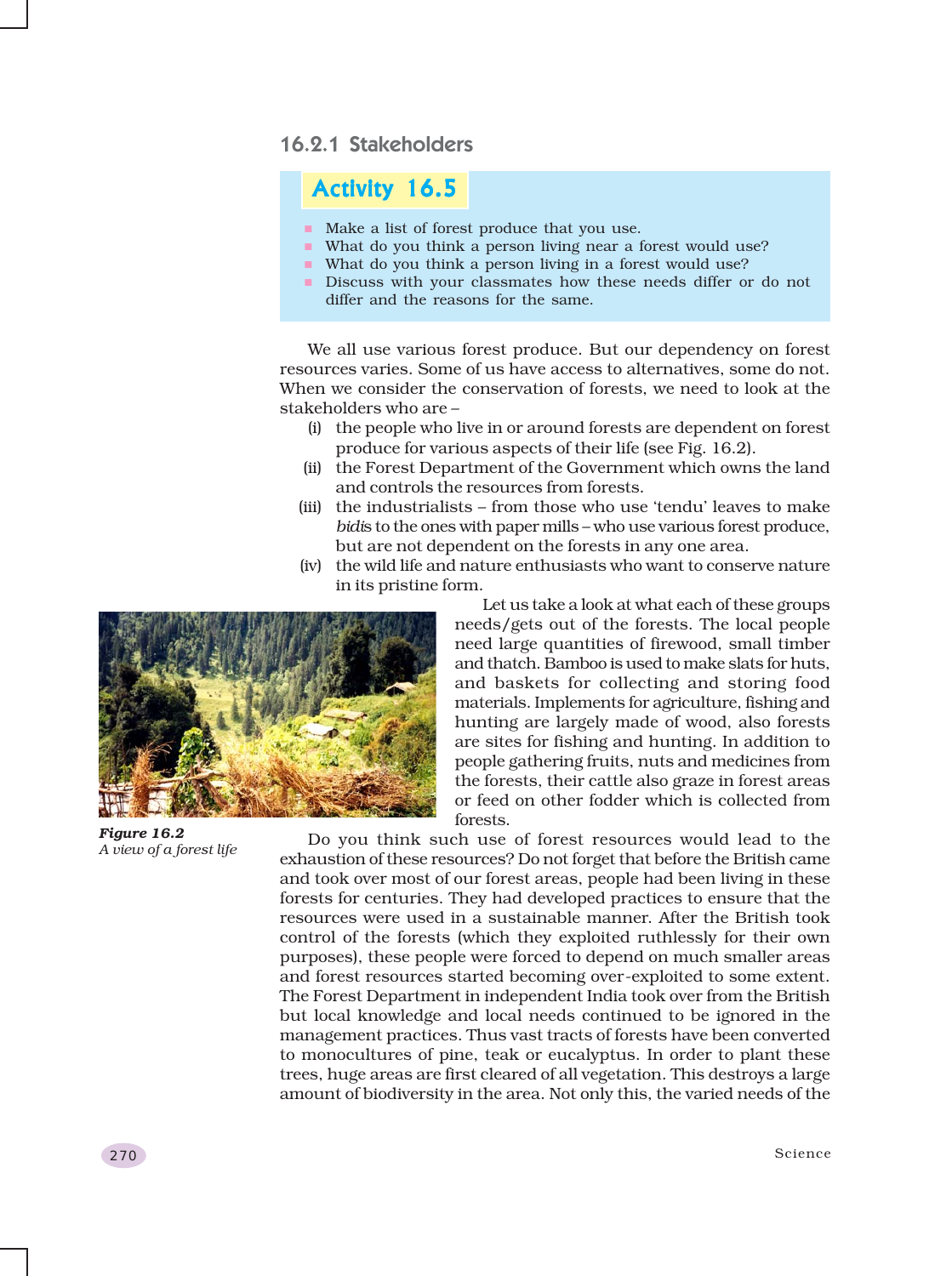local people – leaves for fodder, herbs for medicines, fruits and nuts for food – can no longer be met from such forests. Such plantations are useful for the industries to access specific products and are an important source of revenue for the Forest Department.

Do you know how many industries are based on forest produce? A short count reveals timber, paper, lac and sports equipment.

#### Activity 16.6

- **Find out about any two forest produce that are the basis for an** industry.
- Discuss whether this industry is sustainable in the long run. Or do we need to control our consumption of these products?

Industries would consider the forest as merely a source of raw material for its factories. And huge interest-groups lobby the government for access to these raw materials at artificially low rates. Since these industries have a greater reach than the local people, they are not interested in the sustainability of the forest in one particular area. For example, after cutting down all the teak trees in one area, they will get their teak from a forest farther away. They do not have any stake in ensuring that one particular area should yield on optimal amount of some produce for all generations to come. What do you think will stop the local people in behaving in a similar manner?

Lastly, we come to the nature and wildlife enthusiasts who are in no way dependent on the forests, but who may have considerable say in their management. The conservationists were initially taken up with large animals like lions, tigers, elephants and rhinoceros. They now recognise the need to preserve biodiversity as a whole. But shouldn't we recognise people as forming part of the forest system? There have been enough instances of local people working traditionally for conservation of forests. For example, the case of the Bishnoi community in Rajasthan, for whom conservation of forest and wildlife has been a religious tenet. The Government of India has recently instituted an 'Amrita Devi Bishnoi National Award for Wildlife Conservation' in the memory of Amrita Devi Bishnoi, who in 1731 sacrificed her life along with 363 others for the protection of 'khejri' trees in Khejrali village near Jodhpur in Rajasthan.

Studies have shown that the prejudice against the traditional use of forest areas has no basis. Here is an example – the great Himalayan National Park contains, within its reserved area, alpine meadows which were grazed by sheep in summer. Nomadic shepherds drove their flock up from the valleys every summer. When this national park was formed, this practice was put to an end. Now it is seen that without the regular grazing by sheep the grass first grows very tall, and then falls over preventing fresh growth.

Management of protected areas, by keeping the local people out, by using force cannot possibly be successful in the long run. In any case, the damage caused to forests cannot be attributed to only the local people – one cannot turn a blind eye to the deforestation caused by industrial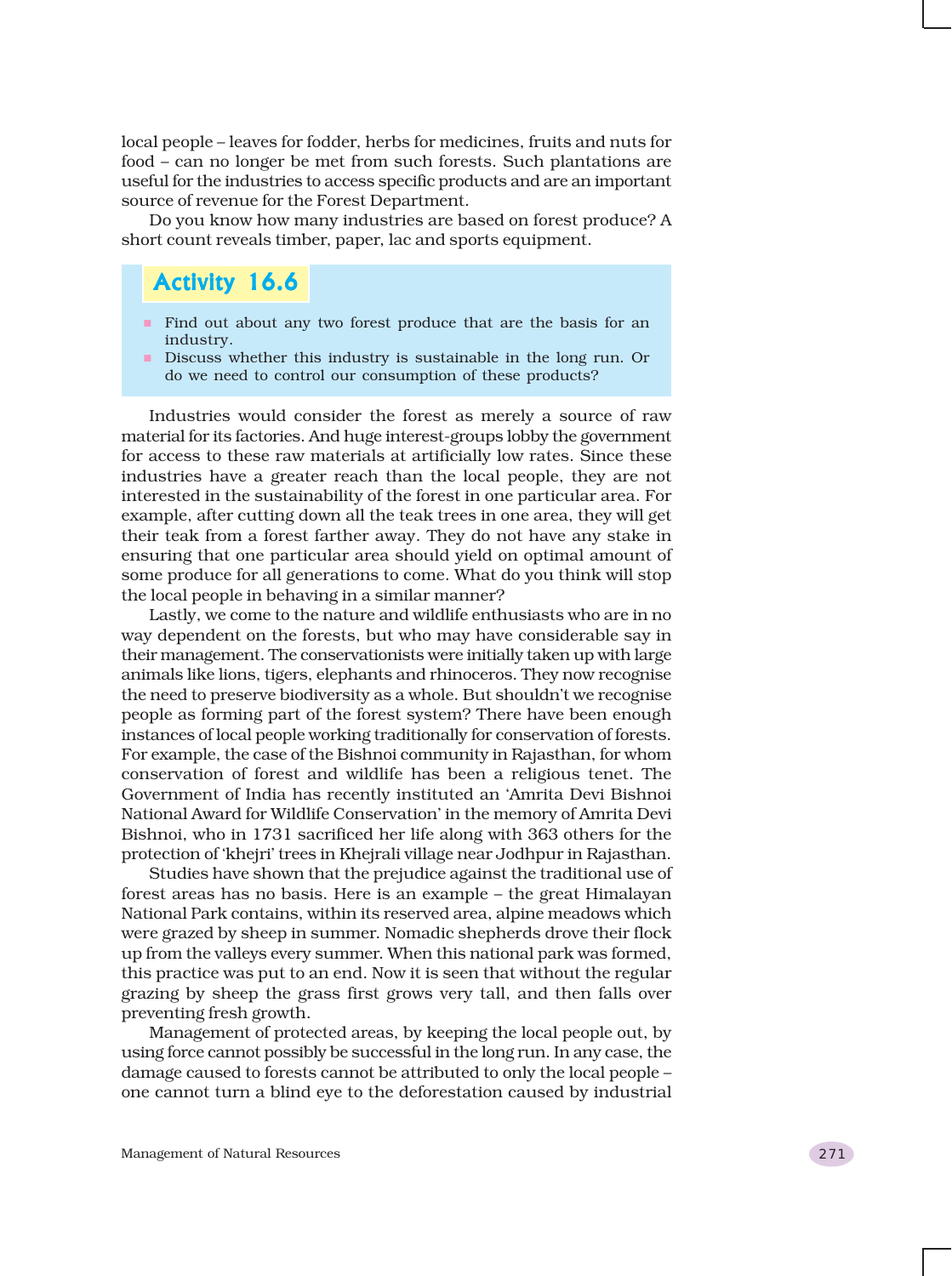needs or development projects like building roads or dams. The damage caused in these reserves by tourists or the arrangements made for their convenience is also to be considered.

We need to accept that human intervention has been very much a part of the forest landscape. What has to be managed in the nature and extent of this intervention. Forest resources ought to be used in a manner that is both environmentally and developmentally sound – in other words, while the environment is preserved, the benefits of the controlled exploitation go to the local people, a process in which decentralised economic growth and ecological conservation go hand in hand. The kind of economic and social development we want will ultimately determine whether the environment will be conserved or further destroyed. The environment must not be regarded as a pristine collection of plants and animals. It is a vast and complex entity that offers a range of natural resources for our use. We need to use these resources with due caution for our economic and social growth, and to meet our material aspirations.

#### 16.2.2 Sustainable Management

We need to consider if the goals of all the above stakeholders with regard to the management of the forests are the same. Forest resources are often made available for industrial use at rates far below the market value while these are denied to the local people. The *Chipko Andolan* ('Hug the Trees Movement') was the result of a grassroot level effort to end the alienation of people from their forests. The movement originated from an incident in a remote village called Reni in Garhwal, high-up in the Himalayas during the early 1970s. There was a dispute between the local villagers and a logging contractor who had been allowed to fell trees in a forest close to the village. On a particular day, the contractor's workers appeared in the forest to cut the trees while the men folk were absent. Undeterred, the women of the village reached the forest quickly and clasped the tree trunks thus preventing the workers from felling the trees. Thus thwarted, the contractor had to withdraw.

Inherent in such a competition to control a natural resource is the conservation of a replenishable resource. Specifically the method of use was being called into question. The contractor would have felled the trees, destroying them forever. The communities traditionally lop the branches and pluck the leaves, allowing the resource to replenish over time. The *Chipko* movement quickly spread across communities and media, and forced the government, to whom the forest belongs, to rethink their priorities in the use of forest produce. Experience has taught people that the destruction of forests affected not just the availability of forest products, but also the quality of soil and the sources of water. Participation of the local people can indeed lead to the efficient management of forests.

**An Example of People's Participation in the Management of Forests** In 1972, the West Bengal Forest Department recognised its failures in reviving the degraded *Sal* forests in the southwestern districts of the state. Traditional methods of surveillance and policing had led to a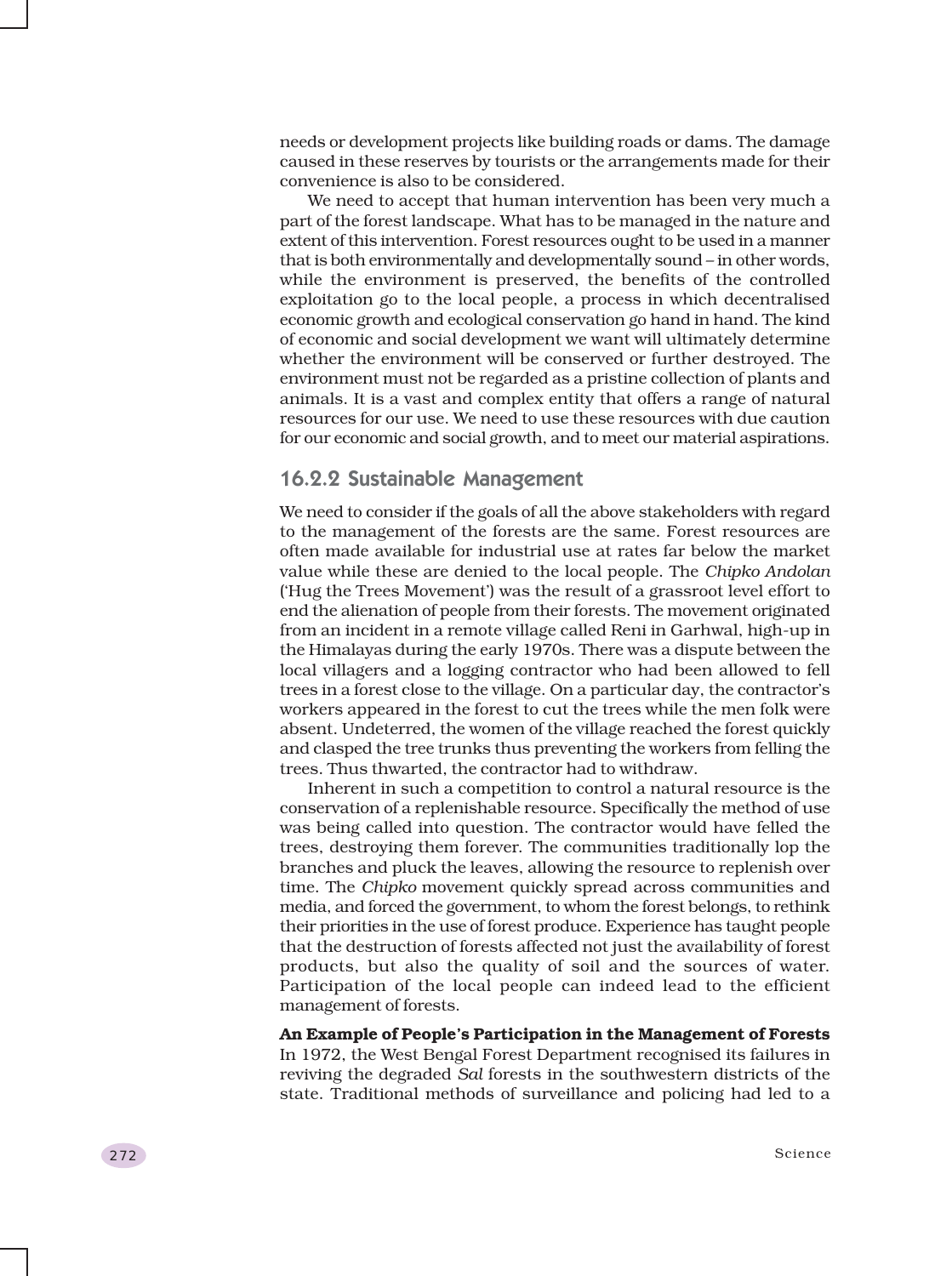'complete alienation of the people from the administration', resulting in frequent clashes between forest officials and villagers. Forest and land related conflicts in the region were also a major factor in fuelling the militant peasant movements led by the Naxalites.

Accordingly, the Department changed its strategy, making a beginning in the Arabari forest range of Midnapore district. Here, at the instance of a far-seeing forest officer, A.K. Banerjee, villagers were involved in the protection of 1,272 hectares of badly degraded sal forest. In return for help in protection, villagers were given employment in both silviculture and harvesting operations, 25 per cent of the final harvest, and allowed fuelwood and fodder collection on payment of a nominal fee. With the active and willing participation of the local community, the sal forests of Arabari underwent a remarkable recovery – by 1983, a previously worthless forest was valued Rs 12.5 crores.

### Activity 16.7

- Debate the damage caused to forests by the following
	- (a) Building rest houses for tourists in national parks.
	- (b) Grazing domestic animals in national parks.
	- (c) Tourists throwing plastic bottles/covers and other litter in national parks.

### QUESTIONS QUESTIONS

- 
- 1. Why should we conserve forests and wildlife?<br>2. Suggest some approaches towards the conservation of forests. 2. Suggest some approaches towards the conservation of forests.

#### 16.3 WATER FOR ALL

### Activity 16.8

 Villages suffering from chronic water shortage surround a water theme park in Maharashtra. Debate whether this is the optimum use of the available water.

Water is a basic necessity for all terrestrial forms of life. We studied in Class IX about the importance of water as a resource, the water cycle and how human intervention pollutes water bodies. However, human intervention also changes the availability of water in various regions.

### Activity 16.9

- Study the rainfall patterns in India from an atlas.
- I dentify the regions where water is abundant and the regions of water scarcity.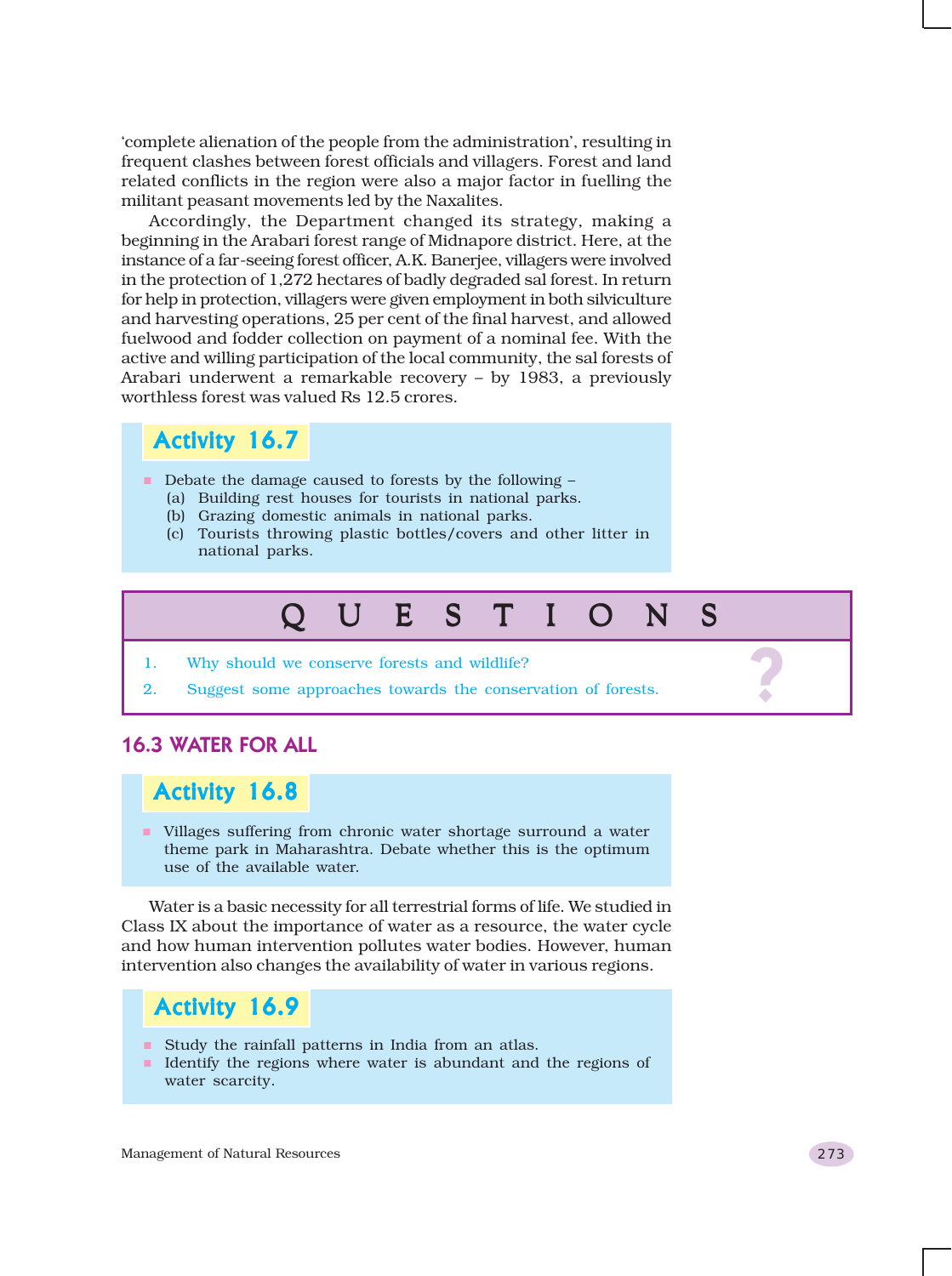After the above activity, would you be very surprised to learn that regions of water scarcity are closely correlated to the regions of acute poverty?

A study of rainfall patterns does not reveal the whole truth behind the water availability in various regions in India. Rains in India are largely due to the monsoons. This means that most of the rain falls in a few months of the year. Despite nature's monsoon bounty, failure to sustain water availability underground has resulted largely from the loss of vegetation cover, diversion for high water demanding crops, and pollution from industrial effluents and urban wastes. Irrigation methods like dams, tanks and canals have been used in various parts of India since ancient times. These were generally local interventions managed by local people and assured that the basic minimum requirements for both agriculture and daily needs were met throughout the year. The use of this stored water was strictly regulated and the optimum cropping patterns based on the water availability were arrived at on the basis of decades/centuries of experience, the maintenance of these irrigation systems was also a local affair,

The arrival of the British changed these systems as it changed many other things. The conception of large scale projects – large dams and canals traversing large distances were first conceived and implemented by the British and carried on with no less gusto by our newly formed independent government. These mega-projects led to the neglect of the local irrigation methods, and the government also increasingly took over the administration of these systems leading to the loss of control over the local water sources by the local people.

#### *Kulhs* **in Himachal Pradesh**

Parts of Himachal Pradesh had evolved a local system of canal irrigation called *kulhs* over four hundred years ago. The water flowing in the streams was diverted into man-made channels which took this water to numerous villages down the hillside. The management of the water flowing in these *kulhs* was by common agreement among all the villages. Interestingly, during the planting season, water was first used by the village farthest away from the source of the *kulh*, then by villages progressively higher up. These *kulhs* were managed by two or three people who were paid by the villagers. In addition to irrigation, water from these *kulhs* also percolated into the soil and fed springs at various points. After the *kulhs* were taken over by the Irrigation Department, most of them became defunct and there is no amicable sharing of water as before.

#### 16.3.1 Dams

Why do we seek to build dams? Large dams can ensure the storage of adequate water not just for irrigation, but also for generating electricity, as discussed in the previous chapter. Canal systems leading from these dams can transfer large amounts of water great distances. For example, the Indira Gandhi Canal has brought greenery to considerable areas of Rajasthan. However, mismanagement of the water has largely led to the benefits being cornered by a few people. There is no equitable distribution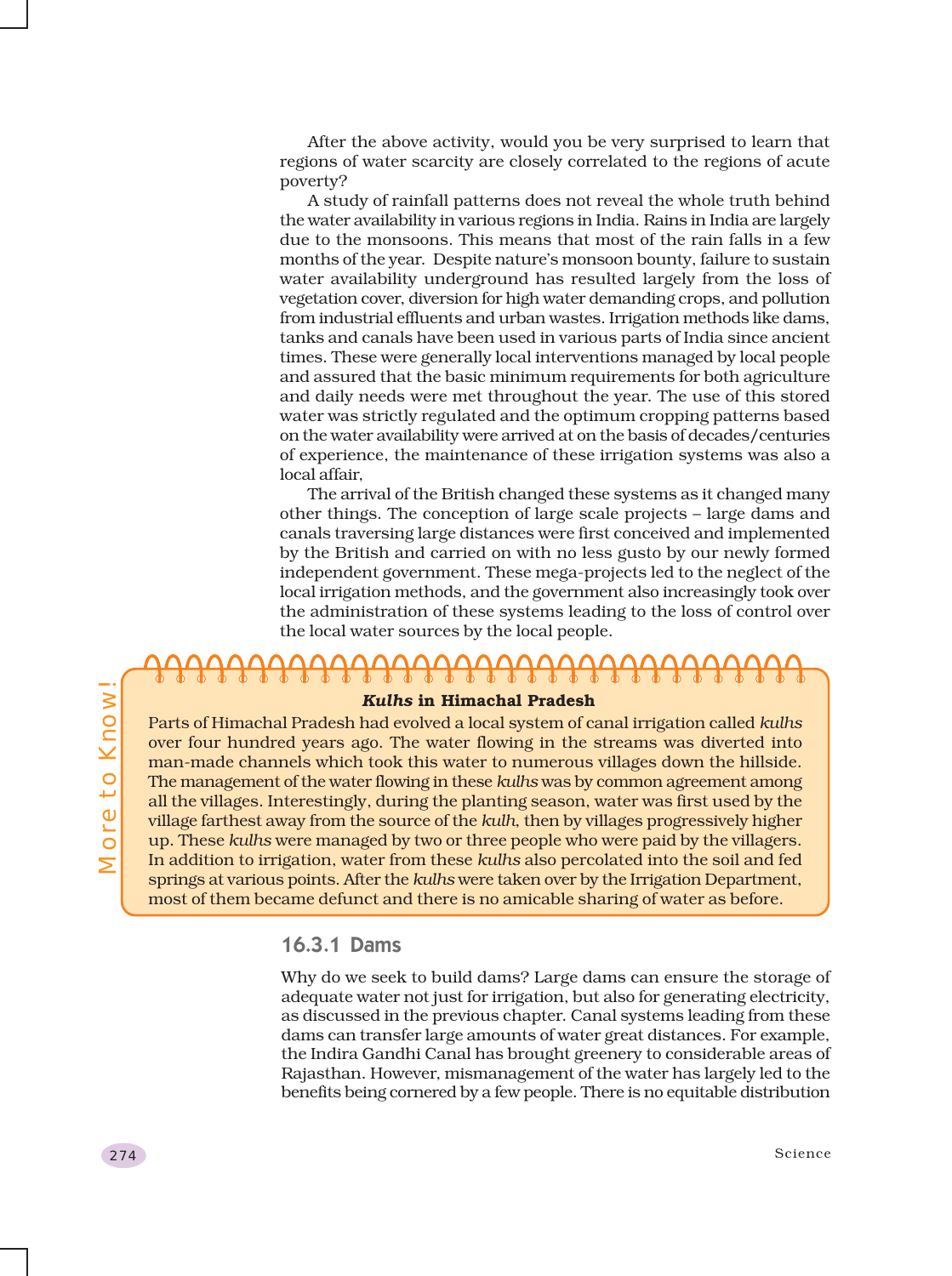of water, thus people close to the source grow water intensive crops like sugarcane and rice while people farther downstream do not get any water. The woes of these people who have been promised benefits which never arrived are added to the discontentment among the people who have been displaced by the building of the dam and its canal network.

In the previous chapter, we mentioned the reasons for opposition to the construction of large dams, such as the Tehri Dam on the river Ganga. You must have read about the protests by the *Narmada Bachao Andolan* ('Save the Narmada Movement') about raising the height of the Sardar Sarovar Dam on the river Narmada. Criticisms about large dams address three problems in particular –

- (i) Social problems because they displace large number of peasants and tribals without adequate compensation or rehabilitation,
- (ii) Economic problems because they swallow up huge amounts of public money without the generation of proportionate benefits,
- (iii) Environmental problems because they contribute enormously to deforestation and the loss of biological diversity.

The people who have been displaced by various development projects are largely poor tribals who do not get any benefits from these projects and are alienated from their lands and forests without adequate compensation. The oustees of the Tawa Dam built in the 1970s are still fighting for the benefits they were promised.

#### 16.3.2 Water Harvesting

Watershed management emphasises scientific soil and water conservation in order to increase the biomass production. The aim is to develop primary resources of land and water, to produce secondary resources of plants and animals for use in a manner which will not cause ecological imbalance. Watershed management not only increases the production and income of the watershed community, but also mitigates droughts and floods and increases the life of the downstream dam and reservoirs. Various organisations have been working on rejuvenating ancient systems of water harvesting as an alternative to the 'mega-projects' like dams. These communities have used hundreds of indigenous water saving methods to capture every trickle of water that had fallen on their land; dug small pits and lakes, put in place simple watershed systems, built small earthen dams, constructed dykes, sand and limestone reservoirs, set up rooftop water-collecting units. This has recharged groundwater levels and even brought rivers back to life.

Water harvesting is an age-old concept in India. *Khadins*, tanks and *nadis* in Rajasthan, *bandharas* and *tals* in Maharashtra, *bundhis* in Madhya Pradesh and Uttar Pradesh, *ahars* and *pynes* in Bihar, *kulhs* in Himachal Pradesh, ponds in the Kandi belt of Jammu region, and *eris* (tanks) in Tamil Nadu, *surangams* in Kerala, and *kattas* in Karnataka are some of the ancient water harvesting, including water conveyance, structures still in use today (see Fig. 16.3 for an example). Water harvesting techniques are highly locale specific and the benefits are also localised. Giving people control over their local water resources ensures that mismanagement and over-exploitation of these resources is reduced/removed.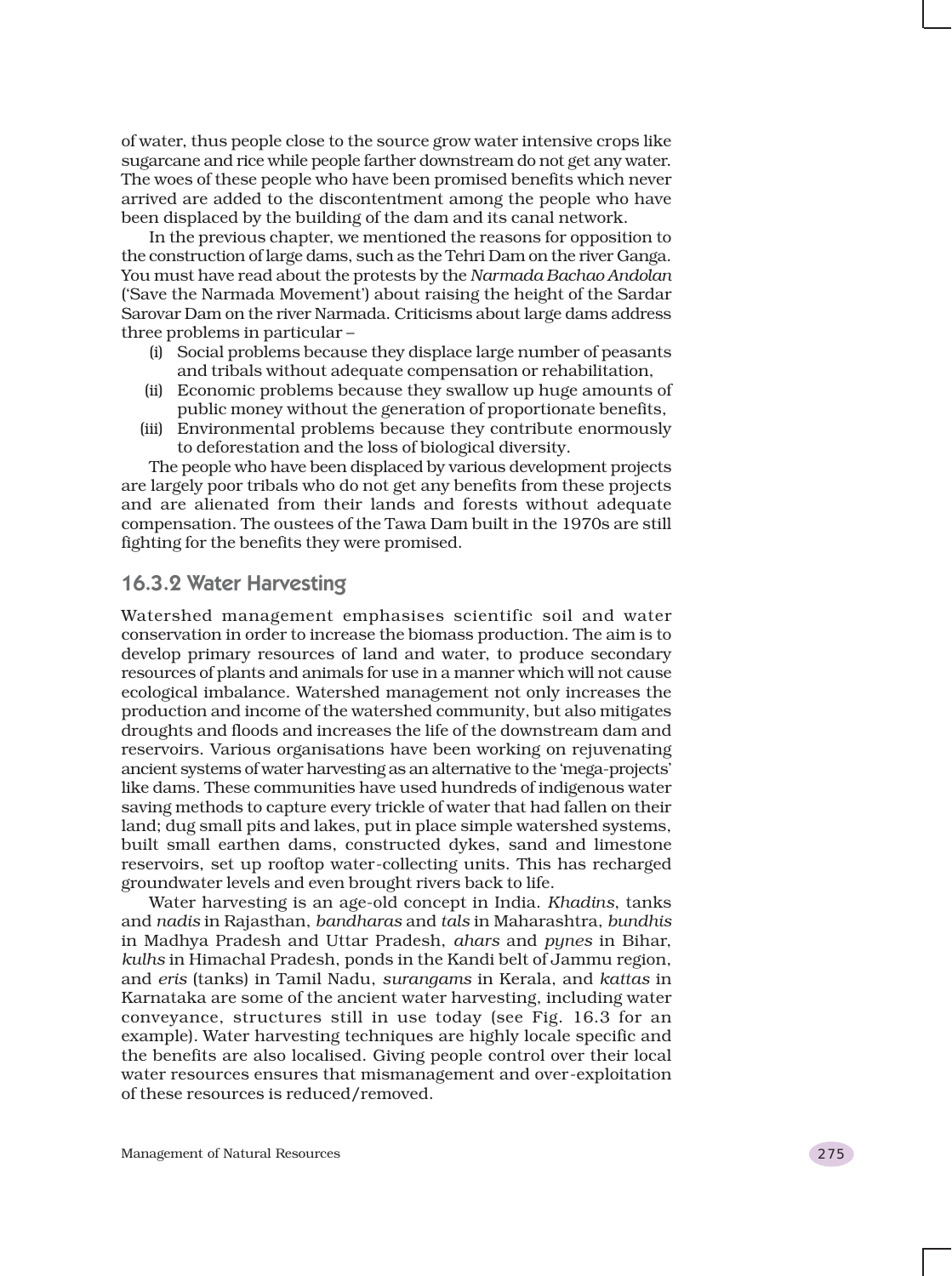

*Figure 16.3 Traditional water harvesting system — an ideal setting of the khadin system*

In largely level terrain, the water harvesting structures are mainly crescent shaped earthen embankments or low, straight concrete-andrubble "check dams" built across seasonally flooded gullies. Monsoon rains fill ponds behind the structures. Only the largest structures hold water year round; most dry up six months or less after the monsoons. Their main purpose, however, is not to hold surface water but to recharge the ground water beneath. The advantages of water stored in the ground are many. It does not evaporate, but spreads out to recharge wells and provides moisture for vegetation over a wide area. In addition, it does not provide breeding grounds for mosquitoes like stagnant water collected in ponds or artificial lakes. The ground-water is also relatively protected from contamination by human and animal waste.



#### 16.4 COAL AND PETROLEUM

We have seen some of the issues involved in the conservation and sustainable use of resources like forests, wild-life and water. These can meet our needs perpetually if we were to use them in a sustainable manner. Now we come to yet another important resource – fossil fuels, that is, coal and petroleum, which are important sources of energy for us. Since the industrial revolution, we have been using increasing amounts of energy to meet our basic needs and for the manufacture of a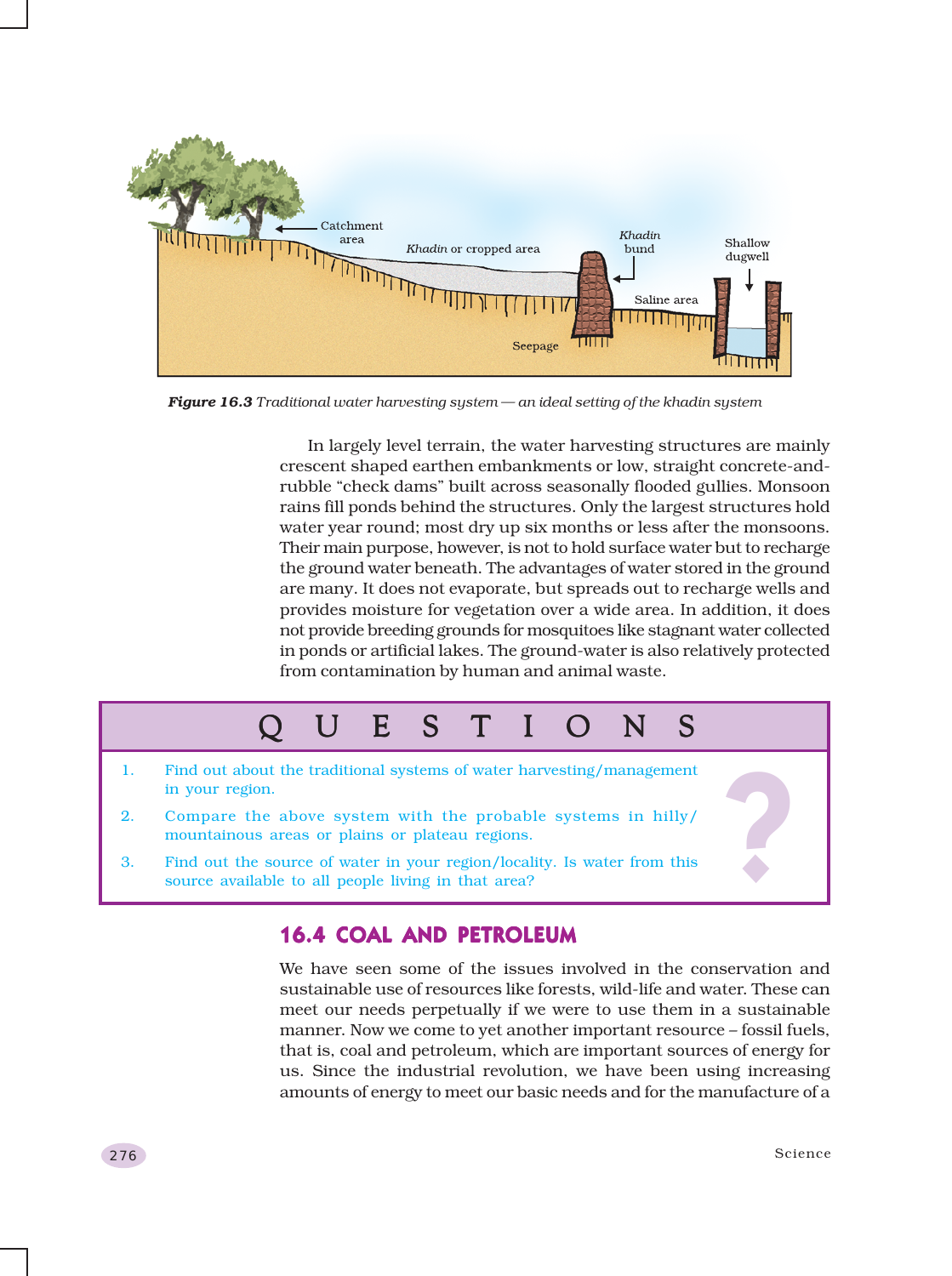large number of goods upon which our lives depend. These energy needs have been largely met by the reserves of coal and petroleum.

The management of these energy sources involves slightly different perspectives from those resources discussed earlier. Coal and petroleum were formed from the degradation of bio-mass millions of years ago and hence these are resources that will be exhausted in the future no matter how carefully we use them. And then we would need to look for alternative sources of energy. Various estimates as to how long these resources will last us exist and one is that at present rates of usage, our known petroleum resources will last us for about forty years and the coal resources will last for another two hundred years.

But looking to other sources of energy is not the only consideration when we look at the consumption of coal and petroleum. Since coal and petroleum have been formed from bio–mass, in addition to carbon, these contain hydrogen, nitrogen and sulphur. When these are burnt, the products are carbon dioxide, water, oxides of nitrogen and oxides of sulphur. When combustion takes place in insufficient air (oxygen), then carbon monoxide is formed instead of carbon dioxide. Of these products, the oxides of sulphur and nitrogen and carbon monoxide are poisonous at high concentrations and carbon dioxide is a green-house gas. Another way of looking at coal and petroleum is that they are huge reservoirs of carbon and if all of this carbon is converted to carbon dioxide, then the amount of carbon dioxide in the atmosphere is going to increase leading to intense global warming. Thus, we need to use these resources judiciously.

### Activity 16.10

Coal is used in thermal power stations and petroleum products like petrol and diesel are used in means of transport like motor vehicles, ships and aeroplanes. We cannot really imagine life without a number of electrical appliances and constant use of transportation. So can you think of ways in which our consumption of coal and petroleum products be reduced?

Some simple choices can make a difference in our energy consumption patterns. Think over the relative advantages, disadvantages and environment-friendliness of the following –

- (i) Taking a bus, using your personal vehicle or walking/cycling.
- (ii) Using bulbs or fluorescent tubes in your homes.
- (iii) Using the lift or taking the stairs.
- (iv) Wearing an extra sweater or using a heating device (heater or 'sigri') on cold days.

The management of coal and petroleum also addresses the efficiency of our machines. Fuel is most commonly used in internal combustion engines for transportation and recent research in this field concentrates on ensuring complete combustion in these engines in order to increase efficiency and also reduce air pollution.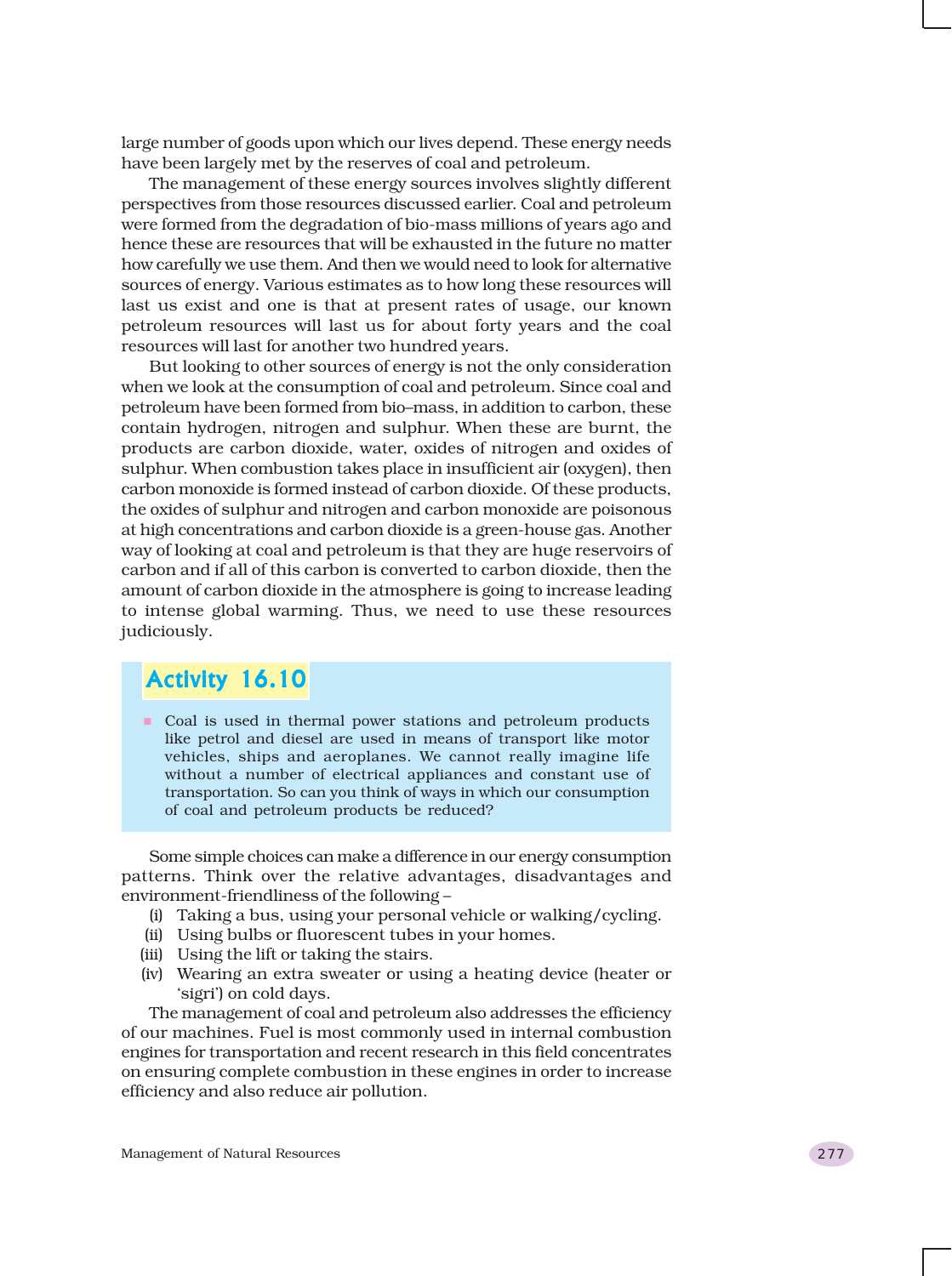### Activity 16.11

 You must have heard of the Euro I and Euro II norms for emission from vehicles. Find out how these norms work towards reducing air pollution.

### 16.5 AN OVERVIEW OF NATURAL RESOURCE MANAGEMENT

Sustainable management of natural resources is a difficult task. In addressing this issue, we need to keep an open mind with regard to the interests of various stakeholders. We need to accept that people will act with their own best interests as the priority. But the realisation that such selfish goals will lead to misery for a large number of people and a total destruction of our environment is slowly growing. Going beyond laws, rules and regulations, we need to tailor our requirements, individually and collectively, so that the benefits of development reach everyone now and for all generations to come.

### What you have learnt

- Our resources like forests, wild life, water, coal and petroleum need to be used in a sustainable manner.
- We can reduce pressure on the environment by sincerely applying the maxim of 'Reduce, Reuse and Recycle' in our lives.
- Management of forest resources has to take into account the interests of various stakeholders.
- The harnessing of water resources by building dams has social, economic and environmental implications. Alternatives to large dams exist. These are locale-specific and may be developed so as to give local people control over their local resources.
- The fossil fuels, coal and petroleum, will ultimately be exhausted. Because of this and because their combustion pollutes our environment, we need to use these resources judiciously.

## EXERCISES

- 1. What changes would you suggest in your home in order to be environment-friendly?
- 2. Can you suggest some changes in your school which would make it environmentfriendly?
- 3. We saw in this chapter that there are four main stakeholders when it comes to forests and wildlife. Which among these should have the authority to decide the management of forest produce? Why do you think so?